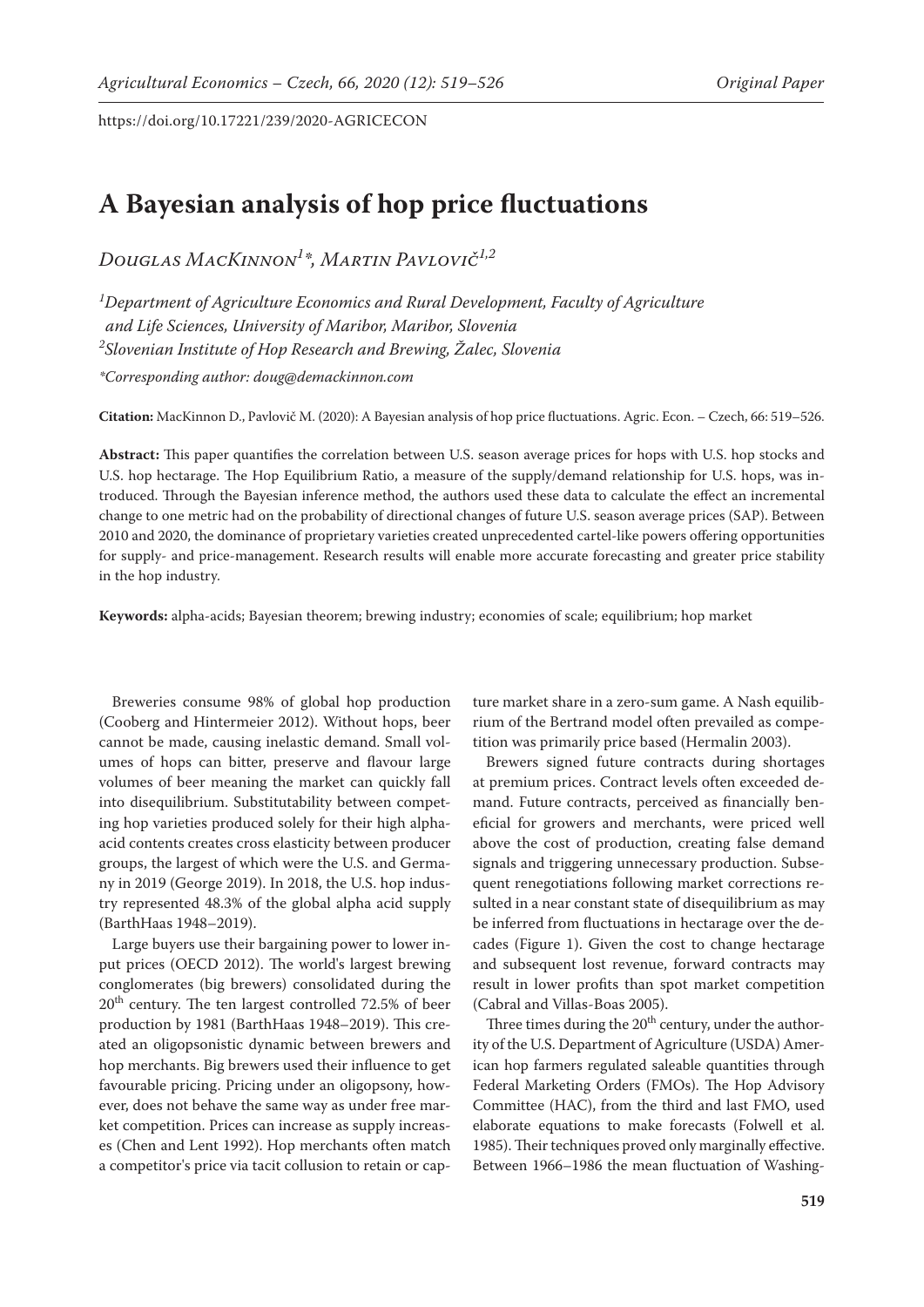

Figure 1. United States hop hectarage, 1948–2019

One acre equals 0.405 hectare Source: BarthHaas (1948–2019), NHR (2019)



ton State hop season average price (SAP) was 7.71% with median fluctuation of 6.25% (USDA NASS 2013). When a shortage occurred in the late 1970's due to crop failures, the HAC did not adhere to its guidelines (Folwell et al. 1985). Committee members sought greater global market share by increasing saleable volumes in response to the deficit. Their efforts resulted in a massive surplus. Season average price (SAP) plummeted (NHR 2019). By 1986, farmers terminated the order.

With the development of higher-yielding hop varieties in the 1980's and 1990's, merchants differentiated themselves through lines of proprietary processed products. These new products provided a temporary advantage to the innovator while creating a Bertrand supertrap (Cabral and Villas-Boas 2005) as they decreased the size of the overall market.

Prior to the shortage of 2007, increases in SAP began as early as 2004. An accurate forecasting model to measure the disequilibrium could have prevented the 2007 shortage, which cost brewers hundreds of millions of dollars. SAP increased 45% in a single year (NHR 2019). The volume of forward contracts in 2009 (IHGC 2009) was 65% greater than in 2005 (IHGC 2005). By 2010, the production of privately owned patented and branded varieties expanded rapidly. Constrained Pareto optimality led to the counterintuitive expansion of varieties with greater inelastic-20 000<br>ton State<br>median 1<br>a shorta<br>a shorta<br>a shorta<br>et al. 198<br>market sto the de<br>Season is With<br>eties in ated the product:<br>advantagent are ased Prior 1<br>and as upertra<br>creased Prior 1<br>gan as 6<br>meased Prior 1<br>gan as 6<br>mease

ity while more elastic varieties were restricted (Stiglitz et al. 1977). U.S. production increased 15 603 MT (57%). global surplus of alpha-acids developed (Barth-Haas 1948–2019). By 2012, many contracts had been renegotiated. SAP decreased 30% from its 2008 high while production returned to 2007 levels (NHR 2019).

Empirical evidence between 2010 and 2012 suggested American craft brewers wanted a closer working relationship with their suppliers and would pay premium prices, unlike the big brewers. Craft brewers represented an opportunity to circumvent the big brewer oligopsony. Non-price competition between branded proprietary varieties exploded in response to soaring demand by craft brewers between 2010 and 2016 (NHR 2019). Between 2011 and 2019, American hop acreage increased by 97.8% (George 2019).

In the most extreme cases, craft brewers used 500– 700 times more hops per hectolitre than the big brewers. The growing size of the maturing segment combined with the premium prices they paid granted them a disproportionate influence on the market. The number of craft breweries in the U.S. surged from 1 813 in 2010 to nearly 8 000 in 2019 (Brewers Association 2020). Their effect on global hop usage was significant (Figure 2) (BarthHaas 1948–2019). The craft revolution, as it became known, was led in the U.S. by rapidly increasing demand for India Pale Ales (IPAs) (Watson



Figure 2. The global hopping rate, 1981–2019

Hopping rates are in grams of alphaacids per hectoliter of world beer production 1981–2019

Source: BarthHaas (1948–2019)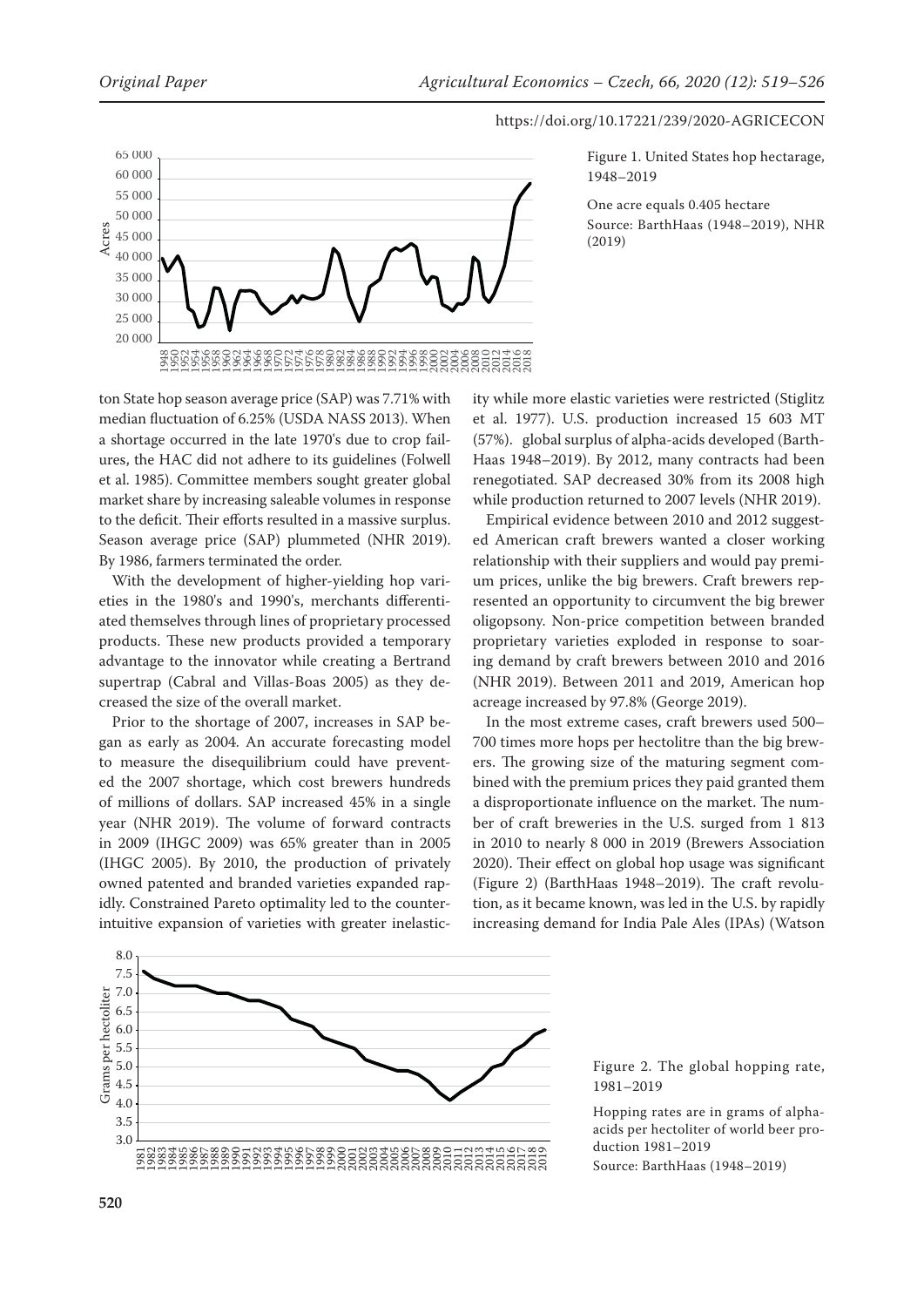2015). The rapid reorientation toward proprietary hop varieties between 2010 and 2019 represented efforts by growers and craft brewers to differentiate from their competitors (MacKinnon and Pavlovič 2019).

Production of proprietary hop varieties rose from zero in 1997 to 66% of the 51 256.4 MT produced in the U.S. in 2019 (NHR 2019). These were primarily the intellectual property (IP) of six entities. The demand for new varieties created incentives for private breeders to invest in innovation, because they could define it and thus seek to protect and enforce their rights in it (Bugos and Kevles 1992). IP facilitated cartel-like power among a very few the FMOs of the previous generation could never have offered. The presence of IP constrained the market in new ways, which affected planting decisions (Stiglitz et al. 1977). Rather than restricting growth of proprietary varieties to their farms, IP owners license  $3<sup>rd</sup>$  party farms as production units. They control production, marketing, and in some cases, retain ownership of the plant material produced. Between 2000 and 2019, proprietary varieties, each of which enjoyed a monopoly, became a vector for regulating production and saleable quantities. Prices soared.

Like other commodities, hops have significant seasonality and require a far more elaborate time-series specification of price dynamics of the underlying asset (Foster and Whiteman 1999). According to Cromarty and Meyers (1975), useful model would be designed to allow for subjective judgment. A statistical forecasting approach that could be implemented in concert with a priori knowledge would create a more thorough understanding of hop market dynamics. The goal of this research was to quantify for the first time the relationship between different publicly available statistics and determine which could be used in building such a model.

## **MATERIAL AND METHODS**

We referenced annual season average price, production, and acreage data for the U.S. market converted into hectarage (USDA NASS 2013). For other production regions, we referred to annual BarthHaas Reports (BarthHaas 1948–2019) and International Hop Growers Convention (IHGC) economic committee reports (IHGC 2005, 2009).

To analyse the effects of the change in raw prices from year to year, we used SAP data unadjusted for inflation from 1948–2019. We omitted pre-1948 data due to our belief that the two World Wars, the U.S. prohibition,

and the Great Depression artificially constrained markets and would have produced anomalous results that could skew the subsequent 70 years of data. We analysed three sets of data: *i*) the total data set, 1948–2019, *ii*) the subset of 1980–2019, a period after which the third FMO was dysfunctional and *iii*) the subset of 2000–2019, the period documenting the rise of proprietary varieties in the U.S. The calculations on the shorter time periods yielded stronger probabilities than those for the 1948–2019 period. To generate a more conservative forecasting model, we focused on reporting only the results from the total data set in this article.

**Bayesian analysis.** Several authors including Cyert and Degroot (1970), and Kihlstrom and Mirman (1975) have attempted, using the Bayes process and historical data, to infer values of unknown parameters when dealing with an incomplete world view. We used Bayes' theorem and Bayesian inference to calculate probabilities due to the accuracy of the test and the richness of the data provided. Bayesian calculations produce an *ex post* perspective and offer the probability of an event occurring based on historical data. According to Foster and Whiteman (1999), a procedure that makes use of numerical Bayesian techniques to develop an underlying predictive density holds significant promise. Bayesian estimation provides much richer information than the null hypothesis significance testing (NHST) *t*-test and sometimes comes to different decisions (Kruschke 2013).

We applied the theorem to industry data in 266 analyses. Season average price was used as both the dependent and independent variables resulting in 25 802 calculations using Microsoft Excel for Mac version 16.42. Each analysis featured three unique independent variables and three unique dependent variables with a series of calculations including prior, conditional, joint, marginal and posterior probability values for each set of circumstances measured. Ultimately, a Bayesian hierarchical modelling offers the opportunity to combine estimates based on historical data with information gathered via ex ante methods and weight them based on their perceived importance (Cabrini et al. 2010).

$$
P(A | B) = \frac{P(B | A)}{P(B)} P(A)
$$
 (1)

where:  $P(A|B)$  – probability of *A* occurring given that *B* is true;  $P(B|A)$  – probability of *B* occurring given that *A* is true;  $P(B)$  – probability of observing *B*;  $P(A)$  – probability of observing *A*; *A* and *B* – unique events.

For example: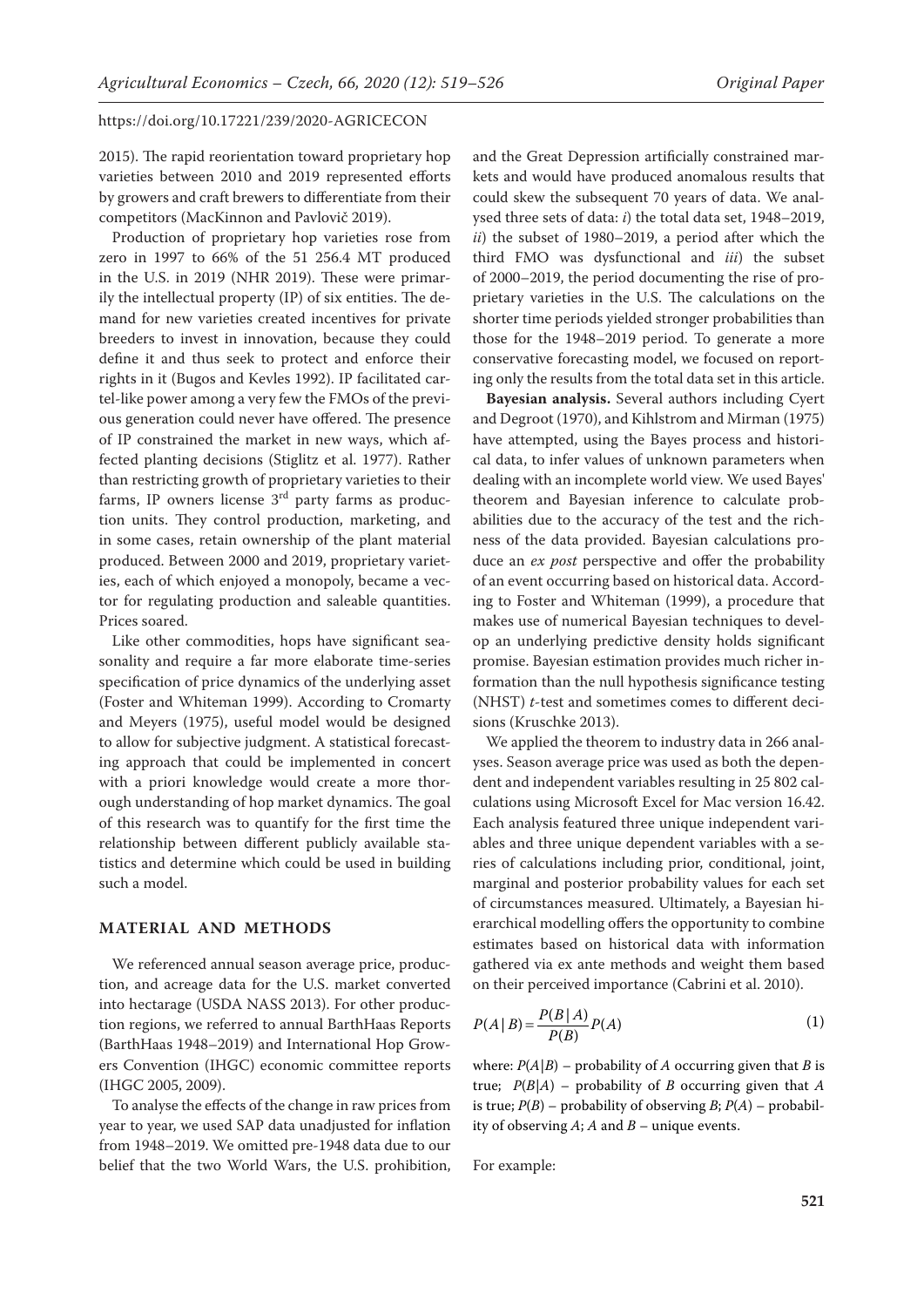$$
P(SAP | increase in Sept. 1 stocks) = \frac{P (increase in Sept. 1 stocks | SAP increase)}{P (increase in Sept. 1 stocks)}
$$
 
$$
P(SAP increase) \tag{2}
$$

*P* (increase in Sept. 1 stocks)

where:  $P$  – probability;  $SAP$  – season average prices; Sept. 1 – September 1.

We used the Bayesian inference method to calculate the probabilities of directional changes in our dependent variable for possible future years based on consecutive identical changes to our independent variable. We focused on *SAP* in the role of both dependent and independent variables and measured identical changes to dependent variables after two, three, and four years of successive identical changes.

**Hop equilibrium ratio.** We created the hop equilibrium ratio (*HER*) to measure the appropriateness of the supply from year *n* relative to the demand in year  $n + 1$ , a measurement previously lacking. The *HER* yielded the distance from market equilibrium in percent, from which an aggregate surplus or deficit could be calculated. The ratio may be used as an early indicator of the effects of demand on the price of years  $n$  and  $n + 1$ .

The *HER* for any given year *n* is as follows:

$$
HER^n = \frac{D^n}{C'^{n-1}}\tag{3}
$$

where: *HER* – hop equilibrium ratio; *D* – depletion rate; *C´* – volume of the crop produced post processing.

To achieve this, we calculated the depletion rate of U.S. inventory by taking the September U.S. hop stocks value for the previous year  $n-1$ ,  $(S^{n-1})$  adding in the total production of the U.S. crop (accounting for processing loss) for year  $n - 1$ , (C<sup> $n-1$ </sup>) and finally subtracting the September U.S. hop stocks value for year *n*, (*Sn* ).

$$
D^n = S^{n-1} + C^{n-1} - S^n \tag{4}
$$

where:  $D$  – depletion rate;  $C'$  – volume of the crop produced post processing; *S<sup>n</sup>* – value of *S* for any given year *n*.

To account for the quantity of hop production lost during processing for any given year *n*, referred to herein as (*C*´*<sup>n</sup>* ), we estimated three percent of the crop remained in bale form for which we assumed no loss. We estimated 97% of hops produced were processed into pellets and experienced a three percent loss during processing. These assumptions may be adjusted as necessary to test an alternate set of beliefs.

Because we did not feel comfortable assuming a similar ratio of processed hops to raw hops prior to 1979 due to the change in varietal characteristics at that time, we calculated the *HER* from 1979–2019. We did not add any additional loss for processing pellets into extract or downstream products as we believed those calculations would not materially affect the results. The formula we used for calculating the crop available post processing was as follows:

$$
C^{n} = ((C^{n} \times 0.97) \times 0.97) + (C^{n} \times 0.03)
$$
 (5)

where*: C´* – volume of the crop produced post processing; *C<sup>n</sup>* – value of *C* for any given year *n*.

When we calculated the *HER* for each year using the data from 1948–2019, we observed that the *HER* value of 0.98 yielded the highest probability of accurate results when forecasting the direction of future pricing.

#### **RESULTS AND DISCUSSION**

We calculated the probability of a positive, negative, and zero change, in our dependent hop industry variables such as U.S. Stocks, U.S. hectarage and U.S. hop equilibrium ratio (*HER*) following a positive, negative, or zero change of the independent variable, U.S. season average price. We determined results to be significant if a change in the independent variable yielded a change to the posterior probability of the dependent variable by 10% or more in a single year, or if a multi-year series of identical changes lead to a change of 25–30% of the posterior probability relative to the original prior probability of year *n*. As part of the Bayesian process, our calculations also yielded the probability of the correctness of the test result.

We omitted results regardless of the apparent significance of the posterior probability if the probability of a correct test result was 60% or less. Twelve situations met these criteria and were worthy of greater attention as research results (Table 1).

**Correlation between U.S. September 1 hop stocks and U.S.** *SAP***.** The increase in September 1 U.S. hop stocks represents the amount of hops produced and waiting in reserve for breweries. The increase or decrease of the stocks number must be analysed in concert with production figures, export numbers, the *HER*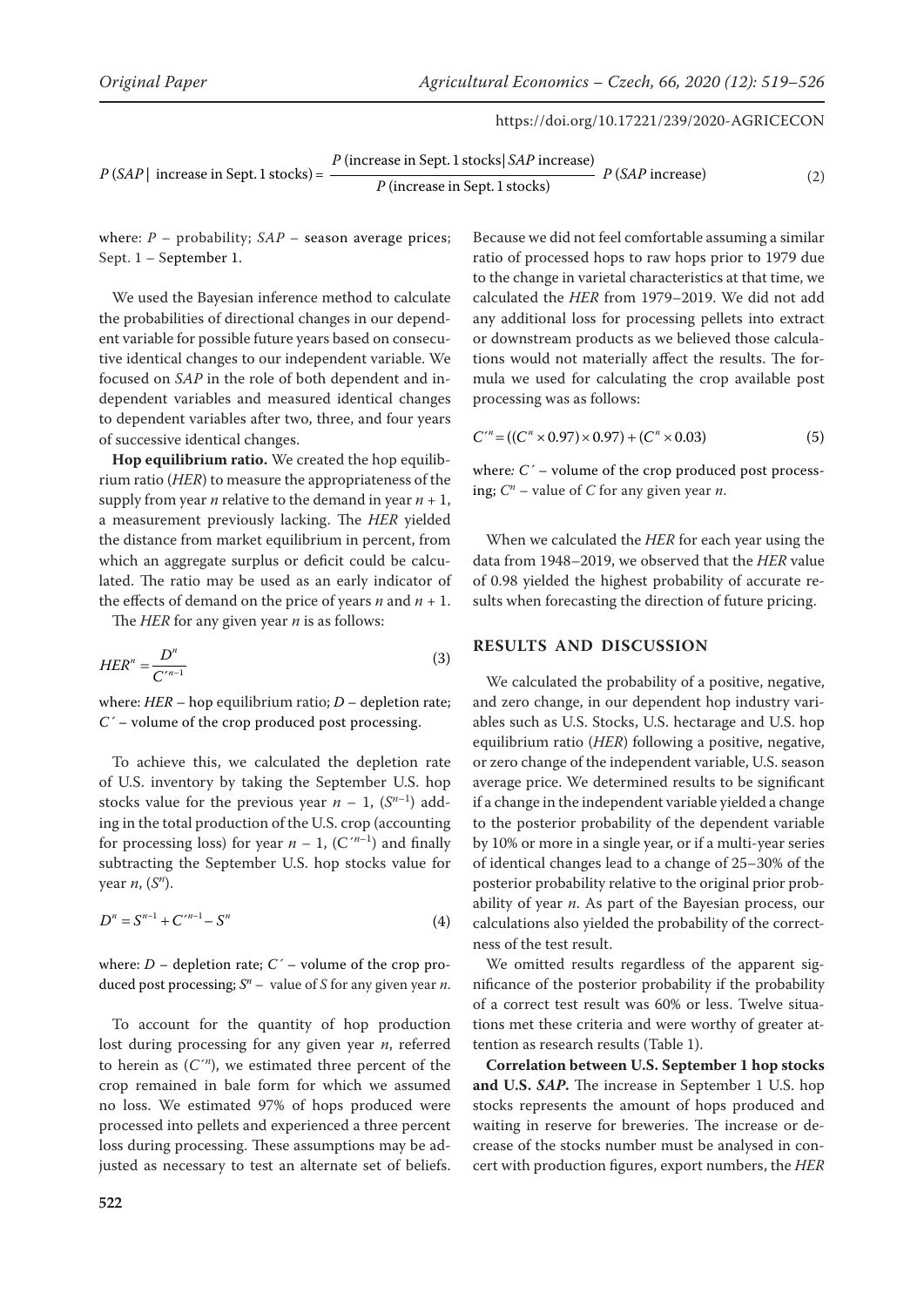|    | Description                                           | Prior probability<br>of change | of change | Posterior probability Probability of correct<br>result |
|----|-------------------------------------------------------|--------------------------------|-----------|--------------------------------------------------------|
| 1  | Stocks* year <i>n</i> decrease, SAP increase          | 0.6479                         | 0.8077    | 0.8077                                                 |
| 2  | Stocks decreases 2 years, SAP increase                | 0.8077                         | 0.9004    | 0.8148                                                 |
| 3  | Stocks decreases 3 years, SAP increase                | 0.9004                         | 0.9522    | 0.8214                                                 |
| 4  | Stocks decreases 4 years, SAP increase                | 0.9522                         | 0.9782    | 0.8276                                                 |
| 5  | HER year $n > 0.98$ , SAP increases year n            | 0.6571                         | 0.8261    | 0.8261                                                 |
| 6  | HER > 0.98 for 2 years, $SAP$ increases year <i>n</i> | 0.8261                         | 0.9238    | 0.8333                                                 |
| 7  | $HER > 0.98$ for 3 years, SAP increases year <i>n</i> | 0.9238                         | 0.9695    | 0.8400                                                 |
| 8  | HER > 0.98 for 4 years, $SAP$ increases year <i>n</i> | 0.9695                         | 0.9885    | 0.8462                                                 |
| 9  | SAP year <i>n</i> increase, hectarage increase        | 0.5352                         | 0.6304    | 0.6304                                                 |
| 10 | SAP increases 2 years, hectarage increase             | 0.6304                         | 0.7181    | 0.6383                                                 |
| 11 | SAP increases 3 years, hectarage increase             | 0.7181                         | 0.7931    | 0.6458                                                 |
| 12 | SAP increases 4 years, hectarage increase             | 0.7931                         | 0.8531    | 0.6531                                                 |

Table 1. Significant probabilities of variable changes and trends 1948–2019

\*All stock figures refer to September 1 hop stocks reported by the USDA NASS; data pertains to the U.S. only unless otherwise mentioned

*HER* – hop equilibrium ratio; *SAP* – season average price

Source: Own study results based on USDA NASS (2013, 2014)

and other factors to paint a more complete picture of the appropriateness of the supply situation.

When we used stocks as the independent variable and *SAP* as the dependent variable, the results demonstrated the strength of the positive correlation (Table 1). When stocks decreased one year, the probability of a decrease in *SAP* rose from 64.79% to 80.77%. After two, three, and four consecutive years of price decreases, the probability of *SAP* decreasing was 90.04%, 95.22%, and 97.82%, respectively. The probability of these results being correct was 80.77% for year one, 81.48% for year two, 82.14% for year three, and 82.76% for year four (Figure 3).

The significance of the correlation between U.S. September 1 stocks and *SAP* cannot be understated. It is the only known statistic that provides clues to the appropriateness of the supply situation, which, due to the inelastic demand for hops, affects price and the supply situations of foreign countries.

**Correlation between U.S. hop equilibrium ratio and U.S.** *SAP***.** In Table 1, the *HER* for year *n*, our independent variable, demonstrated a value greater than 0.98 in year *n*.

The probability of an increase in *SAP* in year *n* + 1, our dependent variable, changed from 66.67% to 77.78% in year one. With two, three, and four consecutive years of *HER* displaying a value greater than 0.98, the probability *SAP* increases were 86.53%, 92.49%, and 96.09% respectively. The probability of these results being correct was 77.78% for year one, 78.95% for year two, 80.00% for year three, and 80.95% for year four (Figure 4).

The *HER* provides a method for evaluating the appropriateness of the supply from year  $n$  for year  $n + 1$ ,



Figure 3. Probability *SAP* decreases after successive Sept. 1 U.S. stock increase and the probability of correct test results for each period based on 1948–2019 data

Source: USDA NASS (2013), USDA NASS (2014), BarthHaas (1948–2019), NHR (2019)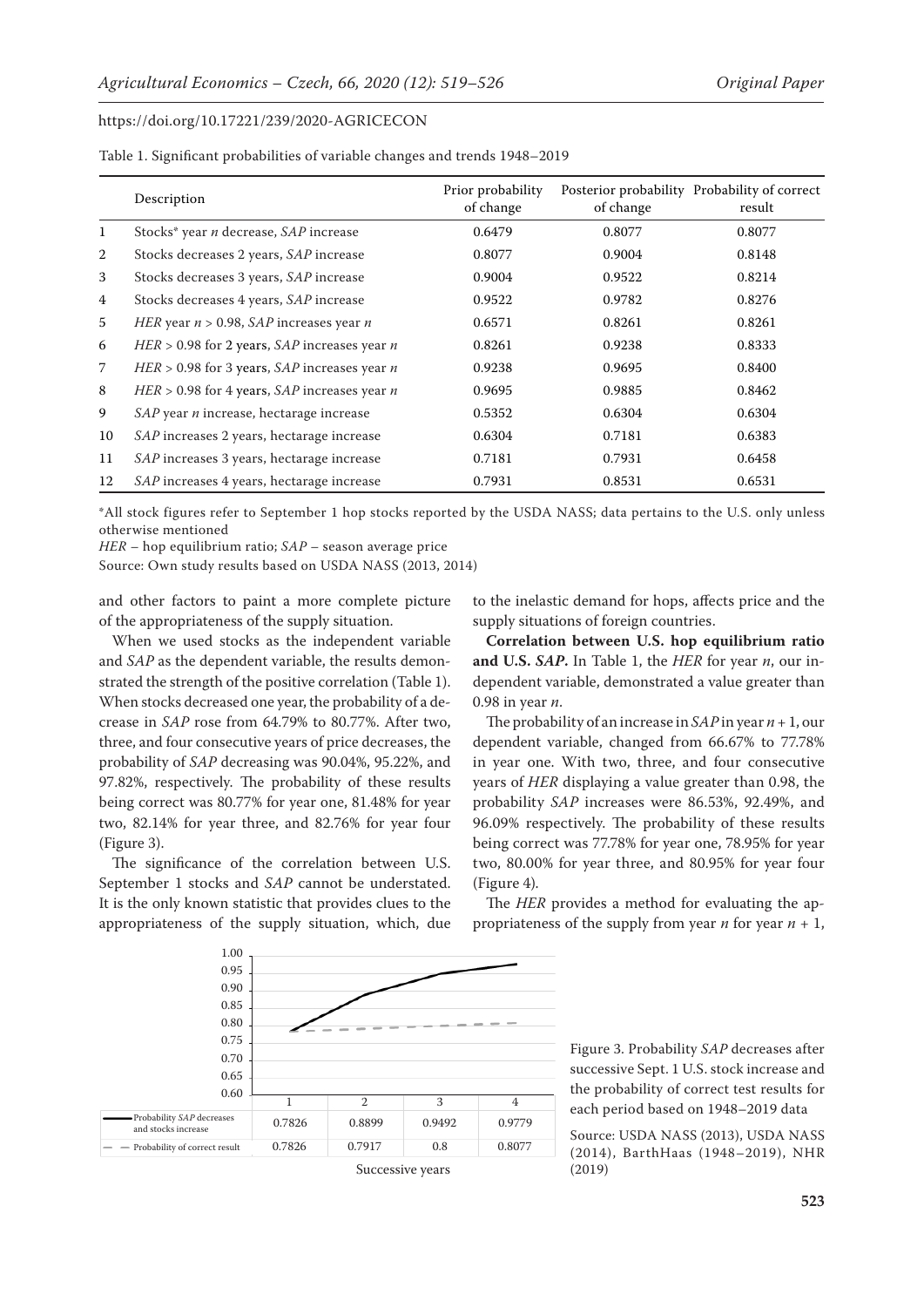

Figure 4. Probability U.S. *SAP* increases after successive U.S. *HER* values > 0.98 and the probability of correct test results for each period based on 1948–2019 data

Source: USDA NASS (2013), USDA NASS (2014), BarthHaas (1948–2019), NHR (2019)

the year for which it was produced, which has a subsequent effect on price.

Decreases in *SAP* resulted in the probability of increased stocks from 61.43% to 78.26% in the first year alone. Following consecutive years of decreasing *SAP*, the probability increased further. This signals that *SAP* had a counterintuitive inverse relationship to stock levels (i.e., when prices are higher, customers take delivery of more product). This is evidence of the lagged supply response in the wake of a price spike. The lag quantifies the degree to which breweries over-contract for product and is responsible for a perpetual state of disequilibrium.

Forecasting directional changes of price movements one year in advance is possible with a high degree of confidence by measuring the balance of the U.S. hop production of year *n* relative to demand for hops in the U.S. in year *n* + 1. Using the *HER* value of 0.98 revealed a method to measure annual surpluses and deficits.

**Correlation between U.S. hectarage and U.S.** *SAP***.**  In Table 1, the *SAP* for year *n*, in this case our independent variable, increased. The probability of U.S. hectarage increasing changed from 53.52% to 63.04% in year one. With two, three, and four consecutive years of price increases, the probability of U.S. hectarage increased to 71.81%, 79.31%, and 85.31% respectively. The probability of these results being correct was 63.04% for year one, 63.83% for year two, 64.58% for year three, and 65.31% for year four (Figure 5).



## **CONCLUSION AND DISCUSSION**

Publicly available statistical hop data provide sufficient information to forecast future directional movements of hops prices, the threat of upcoming shortages and the scale of surpluses.

The ability to accurately track hop inventory will enable an observer to determine the degree of disequilibrium in the market, to anticipate shortages and foresee price spikes.



Figure 5. Probability U.S. hectares increases after successive increases of *SAP* and the probability of correct test results for each period based on 1948–2019 data

Source: USDA NASS (2013), USDA NASS (2014), BarthHaas (1948–2019), NHR (2019)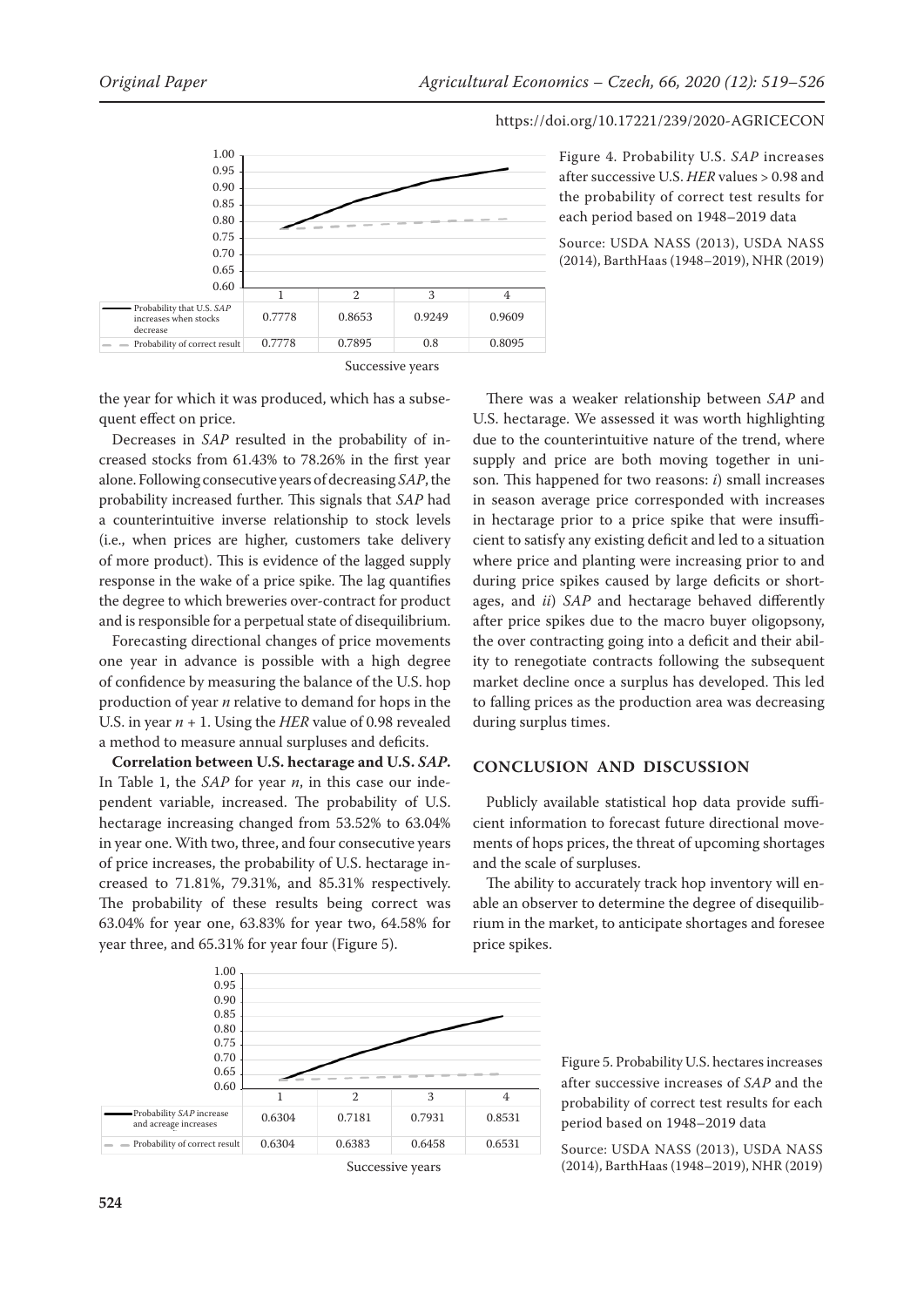The lack of such forecasting model in the past has cost the brewing industry and hop producers hundreds of millions of dollars during the past 20 years alone.

Data showed a strong positive correlation between September 1 U.S. hop stocks when used as the independent variable and U.S. *SAP* as the dependent variable. A positive change in stocks one year meant an 80.77% likelihood that U.S. *SAP* increased for that year with higher probabilities for such an increase in subsequent years demonstrating similar movements in stocks. The positive correlation between the U.S. *HER* and the U.S. *SAP* demonstrated a 77.78% chance in an increase in the U.S. *SAP* of the following year  $(n + 1)$  increasing with an increase of September 1 stocks in year *n*. This is the first known documented case of future price prediction ability in the hop industry. Forecasts are limited to directional price movements due to the use of aggregate data reported by the USDA NASS.

The owner of a proprietary variety with complete control of and access to price and sales data for a variety could produce forecasts with greater accuracy. Beyond the economic turmoil created by Covid-19 that will cause thousands of American craft breweries to close (Watson 2020), there will be opportunities for growth of proprietary variety market share at the expense of public varieties.

The challenges and variability associated with producing an agricultural commodity will always remain. A forecasting model employing the Bayesian method offers the best opportunity to calculate probabilities of future events.

These data, however, when combined with an a priori knowledge of market dynamics, make hop market forecasting future price movements possible.

## **REFERENCES**

- BarthHaas (1948–2019): The Barth Report. Nürnberg, Germany, BarthHaas. Available at [https://www.barthhaas.](https://www.barthhaas.com/en/downloads?tx_barthdownloads_pi1%5Baction%5D=show&tx_barthdownloads_pi1%5Bseries%5D=4&cHash=b94b6159d3770613c4dc866fe19b847e) [com/en/downloads?tx\\_barthdownloads\\_pi1%5Baction](https://www.barthhaas.com/en/downloads?tx_barthdownloads_pi1%5Baction%5D=show&tx_barthdownloads_pi1%5Bseries%5D=4&cHash=b94b6159d3770613c4dc866fe19b847e)  [%5D=show&tx\\_barthdownloads\\_pi1%5Bseries%5D=4&](https://www.barthhaas.com/en/downloads?tx_barthdownloads_pi1%5Baction%5D=show&tx_barthdownloads_pi1%5Bseries%5D=4&cHash=b94b6159d3770613c4dc866fe19b847e) [cHash=b94b6159d3770613c4dc866fe19b847e](https://www.barthhaas.com/en/downloads?tx_barthdownloads_pi1%5Baction%5D=show&tx_barthdownloads_pi1%5Bseries%5D=4&cHash=b94b6159d3770613c4dc866fe19b847e) (accessed March 20, 2020).
- Brewers Association (2020): National Beer Sales & Production Data. Denver, Colorado Brewers Association. Available at [https://www.brewersassociation.org/statistics-and-data/](https://www.brewersassociation.org/statistics-and-data/national-beer-stats/) [national-beer-stats/](https://www.brewersassociation.org/statistics-and-data/national-beer-stats/) (accessed Feb 22, 2020).
- Bugos G., Kevles D. (1992): Plants as intellectual property. Osiris, 7: 74–104.
- Cabral L.M.B., Villas-Boas M. (2005): Bertrand supertraps. Management Science, 51: 559–613.
- Cabrini S., Irwin S., Good D. (2010): Should farmers follow the recommendations of market advisory services? A heirarchical Bayesian approach to estimation of expected performance. American Journal of Agricultural Economics, 92: 622–637.
- Chen Z., Lent R. (1992): Supply analysis in an oligopsony model. American Journal of Agricultural Economics, 74: 973–979.
- Cooberg H., Hintermeier P. (2012): Market report April 2012. Working paper. Nürnberg, Germany, Economic Committee of the International Hop Growers' Convention. Deutscher Hopfenwirtschaftsverband e.V. Available at: [http://www.](http://www.hmelj-giz.si/ihgc/doc/2012%20NOV%20IHGC%20Hop%20Market%20Report.pdf) [hmelj-giz.si/ihgc/doc/2012 NOV IHGC Hop Market Re](http://www.hmelj-giz.si/ihgc/doc/2012%20NOV%20IHGC%20Hop%20Market%20Report.pdf)[port.pdf](http://www.hmelj-giz.si/ihgc/doc/2012%20NOV%20IHGC%20Hop%20Market%20Report.pdf) (accessed Feb 22, 2020).
- Cromarty W., Meyers W. (1975): Needed improvements in application of models for agricultural commodity price forecasting. American Journal of Agricultural Economics, 57: 172–177.
- Cyert R., Degroot M. (1970): Bayesian analysis and duopoly theory. Journal of Political Economy, 78: 1168–1184.
- Folwell R.J., Mittelhammer R.C., Hoff F.L., Hennessy P.K. (1985): The federal hop marketing order and volume-control behavior. Agricultural Economics Research, 37: 17–32.
- Foster D., Whiteman C. (1999): An application of Bayesian option pricing to the soybean market. American Journal of Agricultural Economics, 81: 722–727.
- George A. (2019): Statistical Packet 2006–2019. Hop Growers of America Annual Convention. United States, Hop Growers of America. Available at https://www.usahops.org/ enthusiasts/stats.html?blog\_categoryid=1&year=&title\_ search= (accessed May 25, 2020).
- Hermalin B.E. (2003): Introduction to Game Theory & The Bertrand Trap. Berkeley, Oakland, USA, University of California: 1–19.
- IHGC (2005): Economic Commission Summary Reports. Lanzhou, China, International Hop Growers' Convention. Available at [http://www.hmelj-giz.si/ihgc/doc/2005\\_JUL\\_](http://www.hmelj-giz.si/ihgc/doc/2005_JUL_IHGC_EC_Report.pdf ) [IHGC\\_EC\\_Report.pdf \(](http://www.hmelj-giz.si/ihgc/doc/2005_JUL_IHGC_EC_Report.pdf )accessed May 25, 2020).
- IHGC (2009): Economic Commission Summary Reports. Munich, Germany, International Hop Growers Convention. Available at [http://www.hmelj-giz.si/ihgc/doc/09%20](http://www.hmelj-giz.si/ihgc/doc/09%20NOV%20IHGC%20EC%20reports.pdf) [NOV%20IHGC%20EC%20reports.pdf](http://www.hmelj-giz.si/ihgc/doc/09%20NOV%20IHGC%20EC%20reports.pdf) (accessed May 25, 2020).
- Kihlstrom R., Mirman L. (1975): Information and market equilibrium. The Bell Journal of Economics, 6: 357–376.
- Kruschke J. (2013): Bayesian estimation supersedes the *t* test. Journal of Experimental Psychology, 142: 573–603.
- MacKinnon D., Pavlovič M. (2019): Global hop market analysis within the International Hop Growers' Convention. Slovenian Institute of Hop Research and Brewing. Hop Bulletin, 26: 99–108.